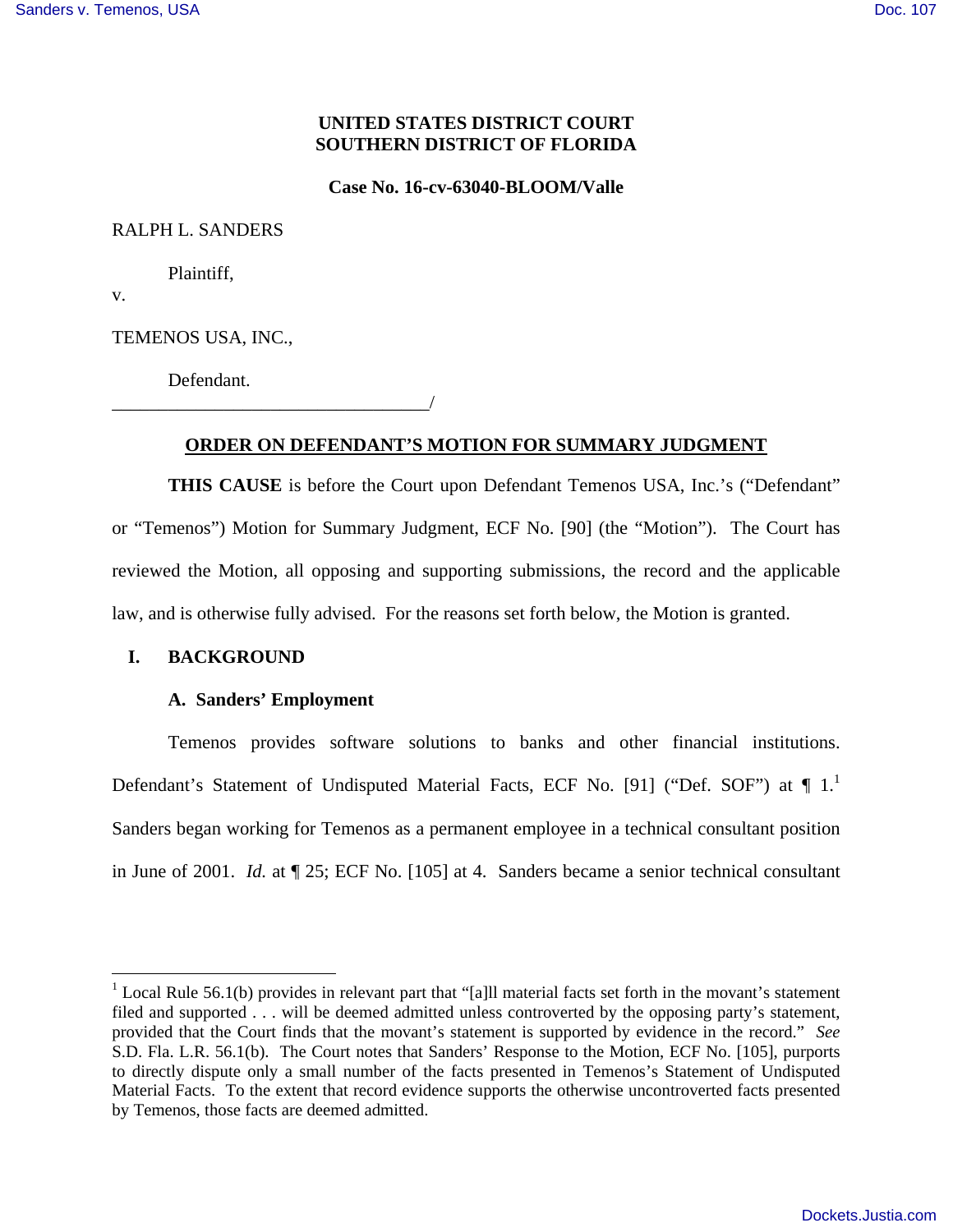some time in 2010, a position he retained until his employment was terminated in August of 2013. *See* Def. SOF at ¶¶ 3, 33.

Some issues concerning Sanders' employment began to arise in late 2012. For example, on January 9, 2013, a Temenos project manager emailed Sanders' manager, Dallan McManus, regarding what appears to have been a business trip abroad, stating that he had "been trying to contact [Sanders] urgently since . . . he neglected to hand in his []issued laptop before he left Trinidad" and that Sanders was not "responding to [his] mail or Skype and [he] just wanted to ask . . . [about] his whereabouts." *Id.* at ¶ 9 (citing ECF No. [92-3]). As a result, McManus emailed Sanders on January 11, 2013, stating to him that he did not understand why Sanders brought the equipment back to the United States. *Id.* at ¶ 10 (citing ECF No. [92-3]). Sanders did not return the laptop until March 13, 2013. *Id.* at ¶ 11.

On May 1, 2013, McManus evaluated Sanders in a telephone conversation, bringing to Sanders' attention several issues of concern. *Id.* at  $\P$  15-16. The issues raised by McManus included the following: a client of Temenos had requested that Sanders be removed from a project in favor of a less experienced employee; project difficulties had arisen on a number of occasions as a result of Sanders getting involved with areas that he had no expertise in; Sanders' emails were sometimes difficult to understand; McManus had experienced "personal embarrassment" stemming from a situation relating to Sanders and a project in Saudi Arabia;<sup>2</sup> and apparent tension between Sanders and other employees he had been working with. *See id.* at ¶ 16.

On June 10, 2013, McManus asked Sanders to provide him a status update on a project that he had been working on. *Id.* at ¶ 18. Sanders was absent from work that day for jury duty,

<u>.</u>

 $2$  According to Sanders' Second Amended Complaint, ECF No. [85], Sanders was asked to travel to Saudi Arabia on a business visa in December of 2012, but Sanders declined the request due to safety concerns he had and his belief that a business visa was not the proper visa for such a trip. *See id.* at ¶¶ 31-35.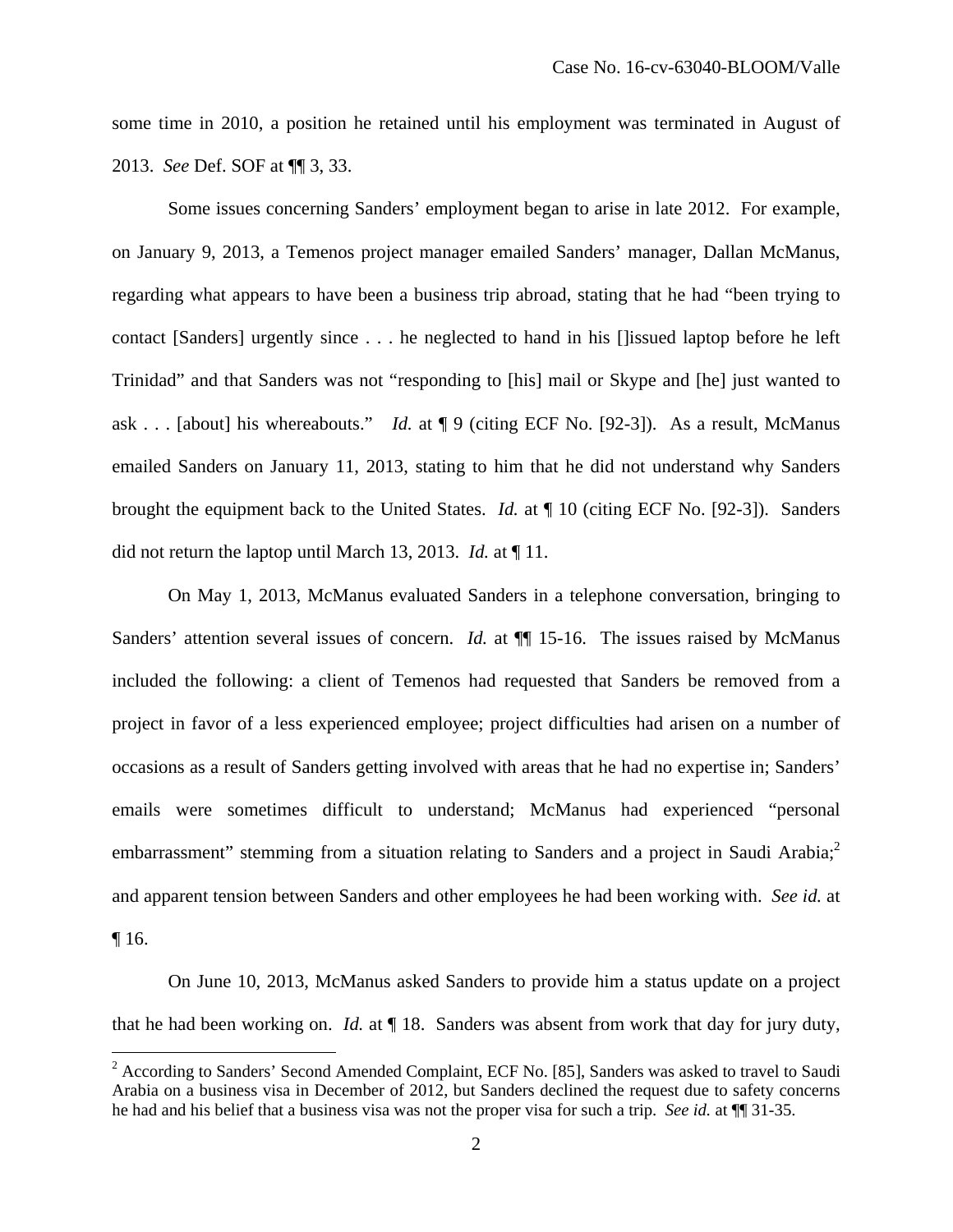of which Sanders failed to inform Temenos. *Id.* at ¶ 17. McManus had to ask Sanders for the status update again on June 14, 2013. *Id.* at ¶ 19. On June 17, 2013, McManus, still having not received the status update from Sanders, emailed Sanders the following message: "I should not have to continuously chase you for this information I see this as insubordination." *Id.* at  $\llbracket 20 \rrbracket$ (citing ECF No. [94-4]). Sanders responded the same day by "resending" the status update and stating that he had received a delivery failure message on June 14, 2013, when he first attempted to send the status update. *Id.* at ¶ 21; ECF No. [94-4].

## **B. The Events Leading up to Sanders' Termination**

On August 12, 2013, a program manager, Jesse Morales, emailed Sanders stating that he "would like [Sanders] to be in Lake Mary" in Orlando, Florida for a "worksession" taking place from August 21, 2013 through August 23, 2013. Def. SOF at ¶ 22 (citing ECF No. [92-10]). In response, Sanders emailed Morales on August 14, 2013, in which he indicated that he had a "conflict with Thursday [August 22, 2013]" because of a "court hearing" and also asked "how far is the office from where everyone is staying[,]" citing a newly developed "slight issue with walking." ECF No. [92-10]. After the program manager informed Sanders that "[t]he office is about 4 to 5 blocks from the hotel" and that "the hotel has a shuttle bus that will bring you to the office[,]" Sanders replied in an email on August 20, 2013, stating that he was "down to a cane now along with 7 meds" and that he "will use the shuttle bus." *Id.* However, Sanders never showed up for the August 21-23 worksession. Def. SOF at ¶ 26. According to Sanders, his wife had called beforehand to inform Temenos that Sanders could not walk, although Sanders "couldn't say" whether anyone told McManus about his wife's call. *Id.* at ¶ 28 (citing ECF No. [92-1] at 57).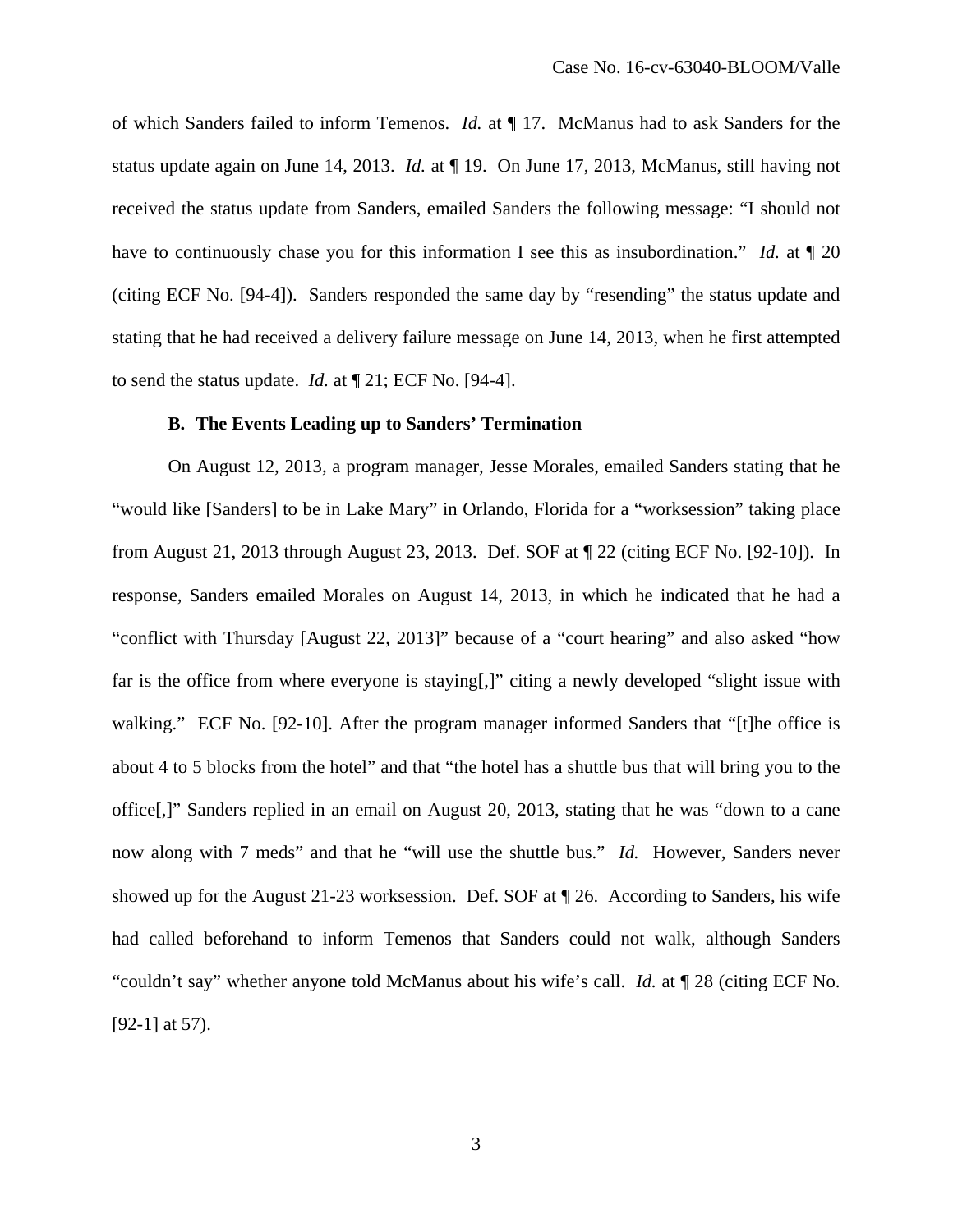Shortly thereafter, on the evening of August 25, 2013, Sanders emailed Morales and McManus, stating: "I had mentioned I had a medical issue, doctors put me on different meds that the mix created an issue.  $\dots$  Most of the  $\Box$  meds [the doctors now currently have me on] have the wording 'May cause drowsiness' is an understatement [sic]." ECF No. [92-8]. McManus replied the same evening, stating: "As communicated previously please communicate with HR and me your line manager when you are ill. You were expected in Orlando last week and did not show and nobody could get a hold of you. Please confirm we can meet in Miami office next Thursday I will send a [sic] invite for a meeting." *Id.*

During a conference call that took place on August 28, 2013, McManus terminated Sanders' employment with Temenos. *See* Def. SOF at ¶ 33. McManus stated to Sanders: "I regret to inform you that we no longer have a position for you with Temenos, at this moment in time, and so we are going to terminate your employment effective immediately." *Id.* (citing ECF No. [94-1]). McManus claims that he "made the decision to terminate [Sanders'] employment because [Sanders] was expected in Orlando during the week of August 19, 2013, but he did not show and nobody could reach him; and because of his failure to meet deadlines, tardiness, and behavior." ECF No. [94-1]. Also, McManus maintains that he made that decision "prior to receiving [the] August 25, 2013 email from Mr. Sanders about his medications." *Id.*

### **C. Sanders' Conversation with Human Resources on August 26, 2013**

At the time of his termination, Sanders was suffering from clinical major depression and gout. *See* Def. SOF at ¶ 43. During a telephone call Sanders had with Nidia Rivera of Temenos's Human Resources department on August 26, 2013—two days before he was terminated—Sanders alluded to certain health-related issues of his, along with other issues such as foreclosure and domestic-related matters he was involved in at the time. *See generally* ECF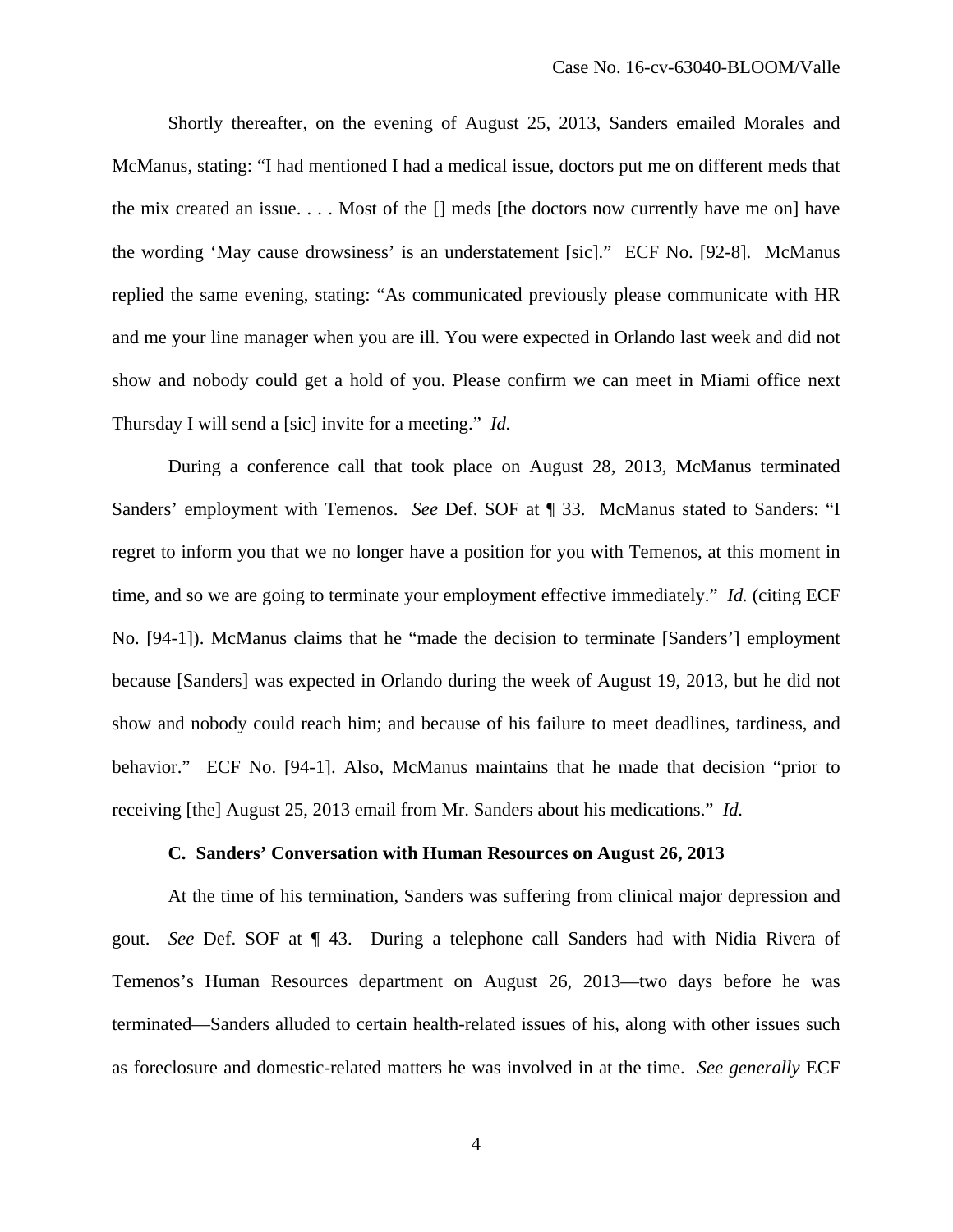No. [92-9] (transcript of the conversation between Sanders and Rivera).<sup>3</sup> Sanders went into detail about the complications certain legal matters were creating for him, and in doing so he referenced "medications they've got me on"—such as blood pressure medication that created problems for him with walking, "anti-inflammatory and pain medication[,]" and "anxiety and anti-depression" medication. *Id.* at 3-4. When asked by Rivera if he was working, Sanders responded: "Yeah, I am. [] I'm working, but not as productive as I should be. Not as responsible as I should be. . . ." *Id.* at 6. Regarding his medications, Sanders later inquired whether Rivera would "need any documentation" from his doctors, to which Rivera responded: "The medication, but if that's affecting your job, then you need to, you know, to talk to the doctor about alternatives." *Id.* at 7. Sanders then stated that he would "talk to the doctor, see if there's something else different [] to get me over this little hump until after October." *Id.* at 7-8. Finally, Rivera advised Sanders that she needed to know what Sanders' employment status was, stating to him that "if you're on your medication and doctors find that you're disabled, I need to know that." *Id.* at 8. Sanders responded that he understood. *Id.* Although Rivera referenced in passing a potential "need [for] family leave" near the end of the conversation, Sanders never addressed the topic. *See id.* at 8-9.

### **D. Sanders' Insurance Coverage and his Wife's Health Condition**

Sanders, his wife, Virpi Sanders, and their two daughters, were all covered under Temenos's medical insurance during Sanders' employment with Temenos. Def. SOF at ¶ 46. After Sanders was terminated on August 28, 2013, Temenos provided Sanders with free health insurance until July 1, 2014. *Id.* at ¶ 47. In March of 2011, Mrs. Sanders—whom Sanders was married to since 2007—became ill with cancer, and she suffered from that cancer for much of

 $\overline{a}$ 

<sup>&</sup>lt;sup>3</sup> Sanders testified at his deposition that he recorded his conversation with Rivera, and that the recording was later transcribed. *See* ECF No. [92-1] at 13, 43.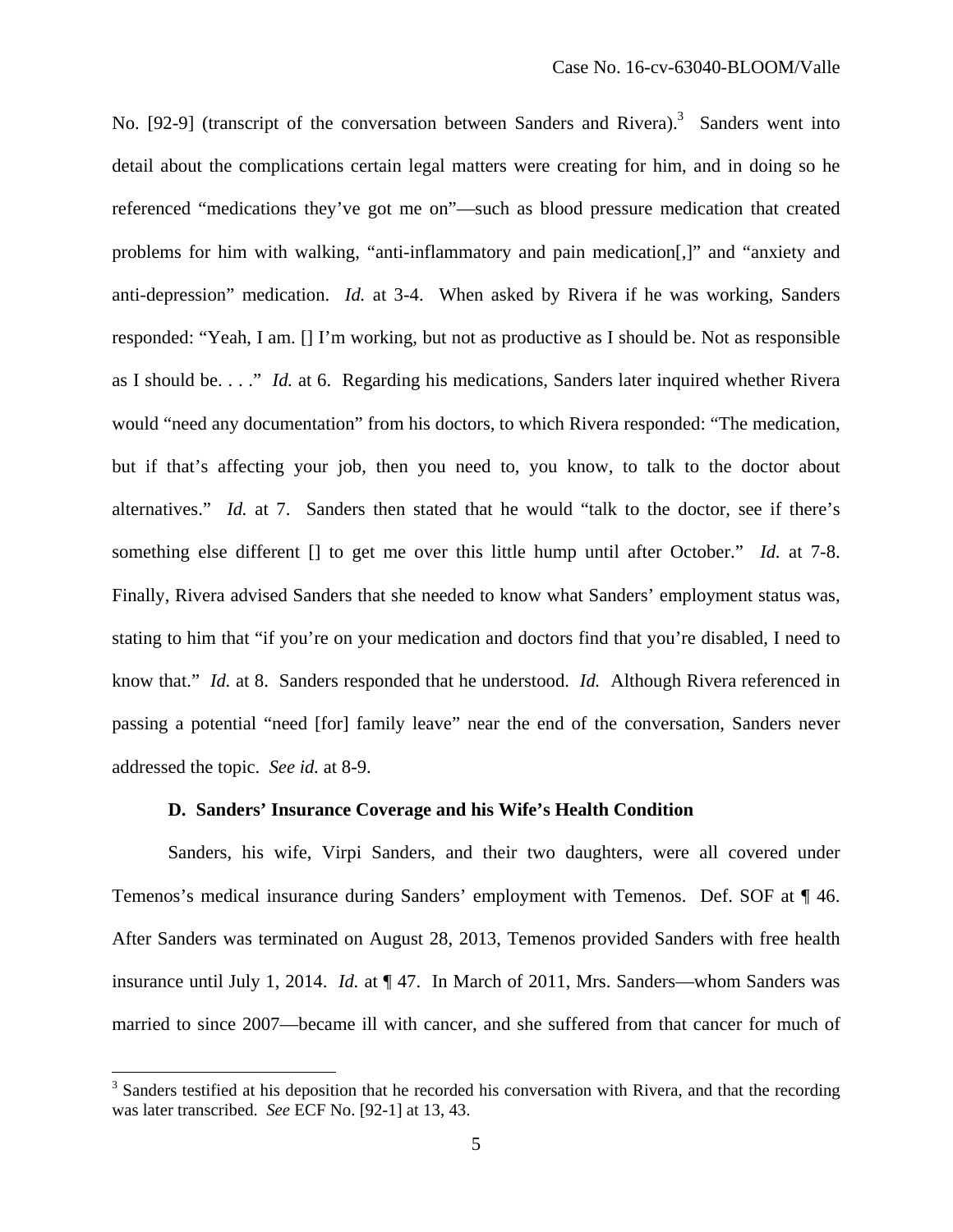2011 through 2014. *See* ECF No. [85] at ¶ 16; Def. SOF at ¶ 48. Mrs. Sanders passed away in Finland on October 14, 2014. Def. SOF at ¶ 48. Mrs. Sanders had traveled to Finland in July of 2014 upon expiration of the free health insurance coverage provided by Temenos—a trip which, according to Sanders, was for the purpose of seeking further medical treatment for her cancer. *See* ECF No. [85] at ¶ 133. For the first month Mrs. Sanders was in Finland (July of 2014), she was covered by travel insurance, the total cost of which Sanders does not remember. *See* ECF No. [92-1] at 51, 259. Mrs. Sanders had free health coverage in Finland "[f]or the second and final months." *Id.* at 259.

 At the time of Sanders' termination, he and his family were on UnitedHealthcare's 7DF-P health insurance plan (the "7DF-P plan"). Def. SOF at  $\P$  56. In 2014, Sanders and his family would have been eligible for UnitedHealthcare's UHC's OKD health insurance plan (the "OKD plan"). *Id.* at ¶ 58 (citing ECF No. [93-1]). If Sanders had elected "COBRA coverage"<sup>4</sup> after his termination, he would have been required to pay \$1,924.81 per month for the 7DF-P plan and \$2,061.07 per month for the 0KD plan. *Id.* at ¶¶ 57, 59 (citing ECF No. [93-1]). Initially, Sanders claimed that he accumulated \$4,000 in uncovered medical expenses since the date of his termination. *See id.* at ¶ 54. At his deposition, Sanders testified that he "figure[s]" the amount is actually higher than \$4,000, ECF No. [92-1] at 66-67, although he did not provide any documentation to substantiate that assessment.

### **E. The Instant Lawsuit**

 $\overline{a}$ 

Sanders, proceeding *pro se*, initially filed suit against Temenos in the Southern District of New York on September 3, 2015. *See* ECF No. [1]. On December 22, 2016, the case was

<sup>&</sup>lt;sup>4</sup> The Consolidated Omnibus Budget Reconciliation Act of 1986 ("COBRA") amended the Employee Retirement Income Security Act ("ERISA") by requiring that covered group health plans "provide . . . that each qualified beneficiary who would lose coverage . . . as a result of a qualifying event [(such as termination of employment)] is entitled . . . to elect . . . continuation coverage under the plan." 29 U.S.C. § 1161(a); *see also* 29 U.S.C. § 1163(2).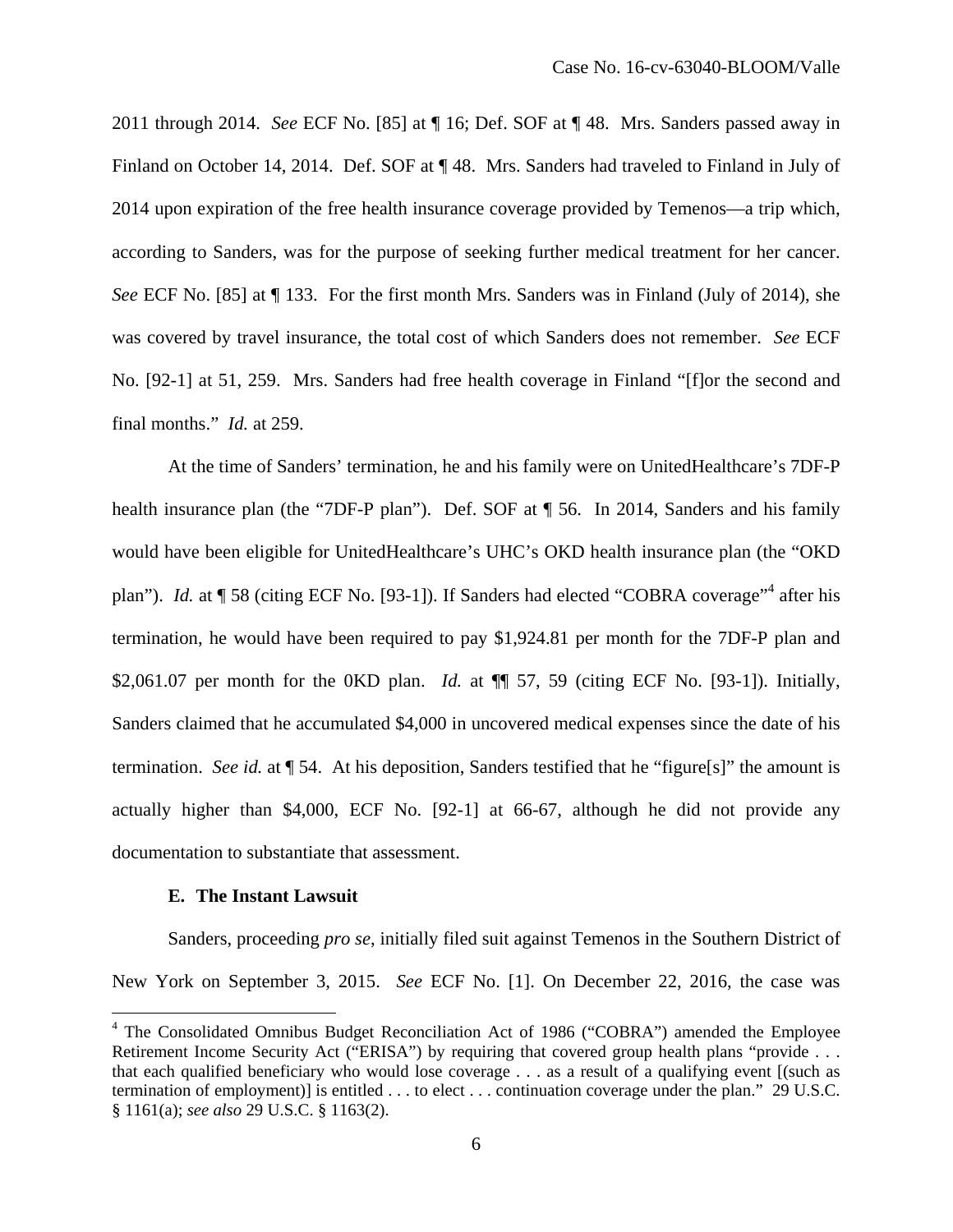transferred to the Southern District of Florida. *See* ECF Nos. [36], [37]. Shortly thereafter, Sanders retained counsel and filed an Amended Complaint. *See* ECF Nos. [43], [51]. In the Amended Complaint, Sanders asserted the following claims: (1) interference and retaliation under the Family and Medical Leave Act of 1993 ("FMLA"), 29 U.S.C. § 2601 (Counts I and II); retaliation under the Florida Whistleblower's Act ("FWA"), Fla. Stat. § 448.102 (Count III); failure to provide notice of the availability of continued benefits under COBRA (Count IV); and interference with Plaintiff's long-term disability insurance under ERISA, 29 U.S.C. § 1132 (a)(1)(b) (Count V). *See* ECF No. [51].

On April 25, 2017, Temenos filed its first Motion to Dismiss, ECF No. [51], seeking dismissal of Counts I, II, III, and V of the Amended Complaint. Thereafter, on May 11, 2017, the Court granted a motion to withdraw filed by Sanders' counsel, *see* ECF No. [57], and on June 13, 2017, Sanders advised the Court that he would proceed *pro se*, *see* ECF No. [62]. On August 4, 2017, the Court granted Temenos's first Motion to Dismiss. *See* ECF No. [84]. The Court dismissed Sanders' FMLA interference and retaliation claims without prejudice and with leave to amend, dismissed Sanders' FWA retaliation claim with prejudice on account of untimeliness, and dismissed Sanders' ERISA claim with prejudice on the basis that Temenos was not the proper defendant because it lacked "decisional control over [Sanders'] disability insurance plan." *Id.* at 6-9.

On August 14, 2017, Sanders filed a Second Amended Complaint, ECF No. [85], reasserting his claims under the FMLA (Counts I and II) and COBRA (Count IV), and also asserting for the first time claims for breach of employment contract (Count III) and breach of contract (Count V). Temenos moved to dismiss Counts III and V in a Partial Motion to Dismiss Second Amended Complaint filed on August 28, 2017, ECF No. [88], which the Court granted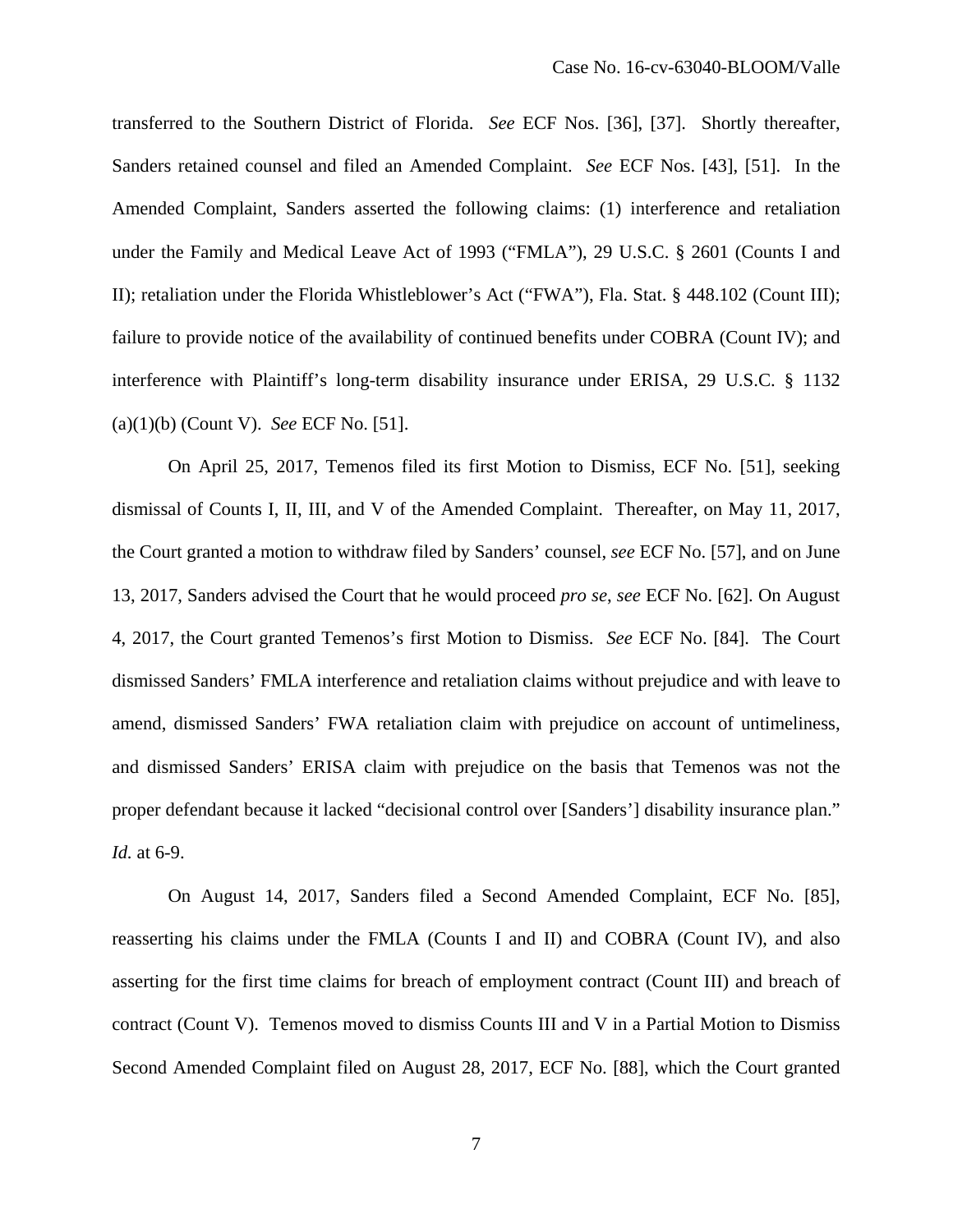by default on October 10, 2017, *see* ECF No. [103]. In the instant Motion, Temenos moves for summary judgment as to each of Sanders' remaining claims—that is, Counts I, II, and IV of the Second Amended Complaint. *See* ECF No. [90].

### **II. LEGAL STANDARD**

A court may grant a motion for summary judgment "if the movant shows that there is no genuine dispute as to any material fact and the movant is entitled to judgment as a matter of law." Fed. R. Civ. P. 56(a). The parties may support their positions by citation to the record, including, *inter alia*, depositions, documents, affidavits, or declarations. *See* Fed. R. Civ. P. 56(c). An issue is genuine if "a reasonable trier of fact could return judgment for the non-moving party." *Miccosukee Tribe of Indians of Fla. v. United States*, 516 F. 3d 1235, 1243 (11th Cir. 2008) (quoting *Anderson v. Liberty Lobby, Inc.*, 477 U.S. 242, 247-48 (1986)). A fact is material if it "might affect the outcome of the suit under the governing law." *Id.* (quoting *Anderson*, 477 U.S. at 247-48). The Court views the facts in the light most favorable to the non-moving party and draws all reasonable inferences in the party's favor. *See Davis v. Williams*, 451 F.3d 759, 763 (11th Cir. 2006). "The mere existence of a scintilla of evidence in support of the [non-moving party's] position will be insufficient; there must be evidence on which a jury could reasonably find for the [non-moving party]." *Anderson*, 477 U.S. at 252. The Court does not weigh conflicting evidence. *See Skop v. City of Atlanta, Ga.*, 485 F.3d 1130, 1140 (11th Cir. 2007) (quoting *Carlin Comm'n, Inc. v. S. Bell Tel. & Tel. Co.*, 802 F.2d 1352, 1356 (11th Cir. 1986)).

The moving party shoulders the initial burden to demonstrate the absence of a genuine issue of material fact. *See Shiver v. Chertoff*, 549 F.3d 1342, 1343 (11th Cir. 2008). If a movant satisfies this burden, "the nonmoving party 'must do more than simply show that there is some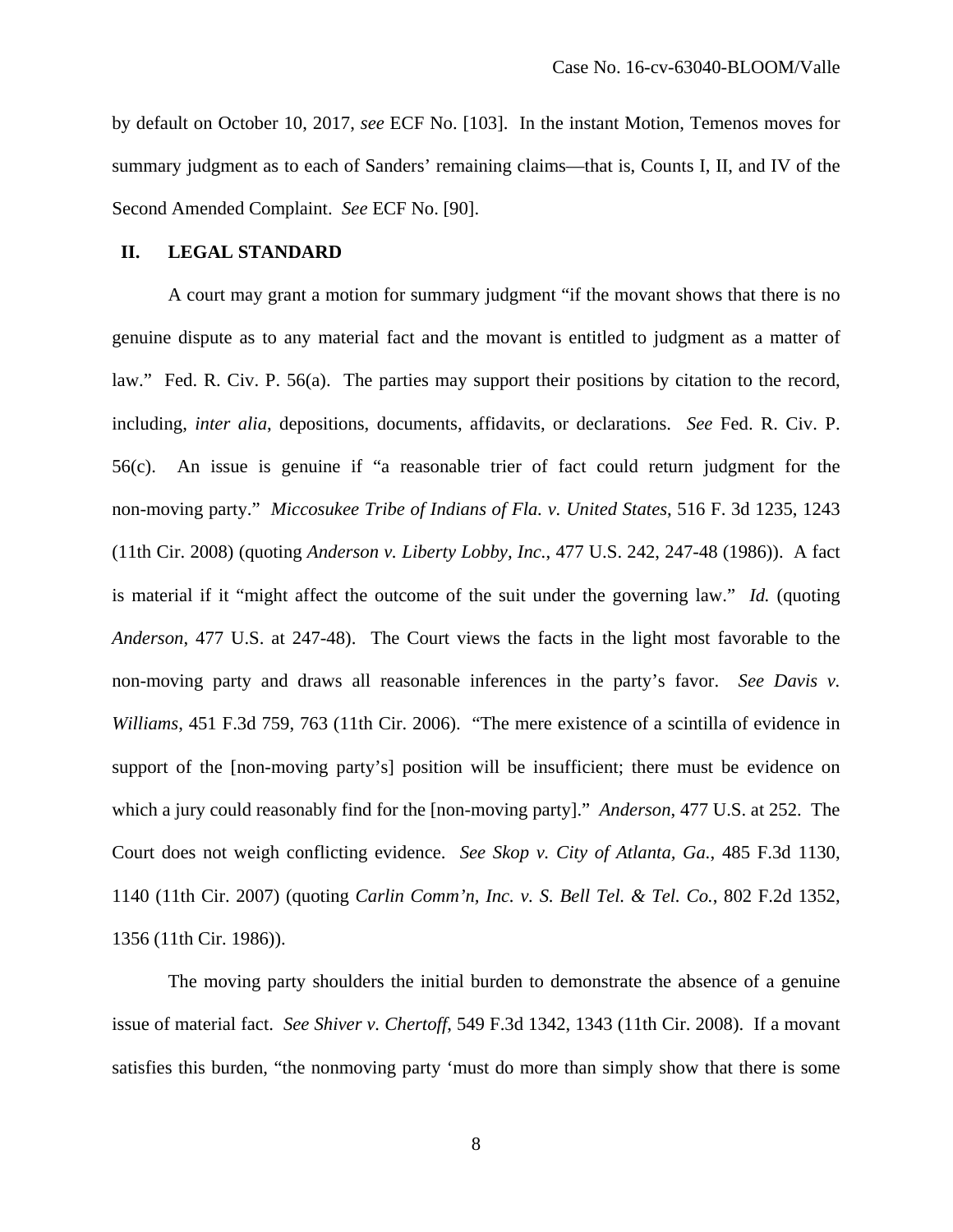metaphysical doubt as to the material facts.'" *Ray v. Equifax Info. Servs., L.L.C.*, 327 F. App'x 819, 825 (11th Cir. 2009) (quoting *Matsushita Elec. Indus. Co., Ltd. v. Zenith Radio Corp.*, 475 U.S. 574, 586 (1986)). Instead, "the non-moving party 'must make a sufficient showing on each essential element of the case for which he has the burden of proof.'" *Id.* (quoting *Celotex Corp. v. Catrett*, 477 U.S. 317, 322 (1986)). The non-moving party must produce evidence, going beyond the pleadings, and by its own affidavits, or by depositions, answers to interrogatories, and admissions on file, designating specific facts to suggest that a reasonable jury could find in the non-moving party's favor. *Shiver*, 549 F.3d at 1343. But even where an opposing party neglects to submit any alleged material facts in controversy, a court cannot grant summary judgment unless it is satisfied that all of the evidence on the record supports the uncontroverted material facts that the movant has proposed. *See Reese v. Herbert*, 527 F.3d 1253, 1268-69, 1272 (11th Cir. 2008); *United States v. One Piece of Real Prop. Located at 5800 S.W. 74th Ave., Miami, Fla.*, 363 F.3d 1099, 1103 n.6 (11th Cir. 2004).

### **III. DISCUSSION**

#### **A. Claims for FMLA Interference and Retaliation (Counts I and II)**

The FMLA claims asserted in Sanders' Second Amended Complaint allege that Sanders "was terminated shortly after requesting FMLA leave in order to recover from [his] serious health conditions." *See* ECF No. [85] at  $\P$  156 (Count I), 163 (Count II). The Second Amended Complaint does not, however, specify which exact communication between Sanders and Temenos constitutes the referenced request for FMLA leave. Sanders' Response to the Motion refers specifically to August of 2013, when Sanders "was requested to travel to Orlando even though [he] notified management that [he] had an issue with walking." ECF No. [105] at 7. In support of summary judgment as to Sanders' FMLA claims, Temenos essentially argues: (1) that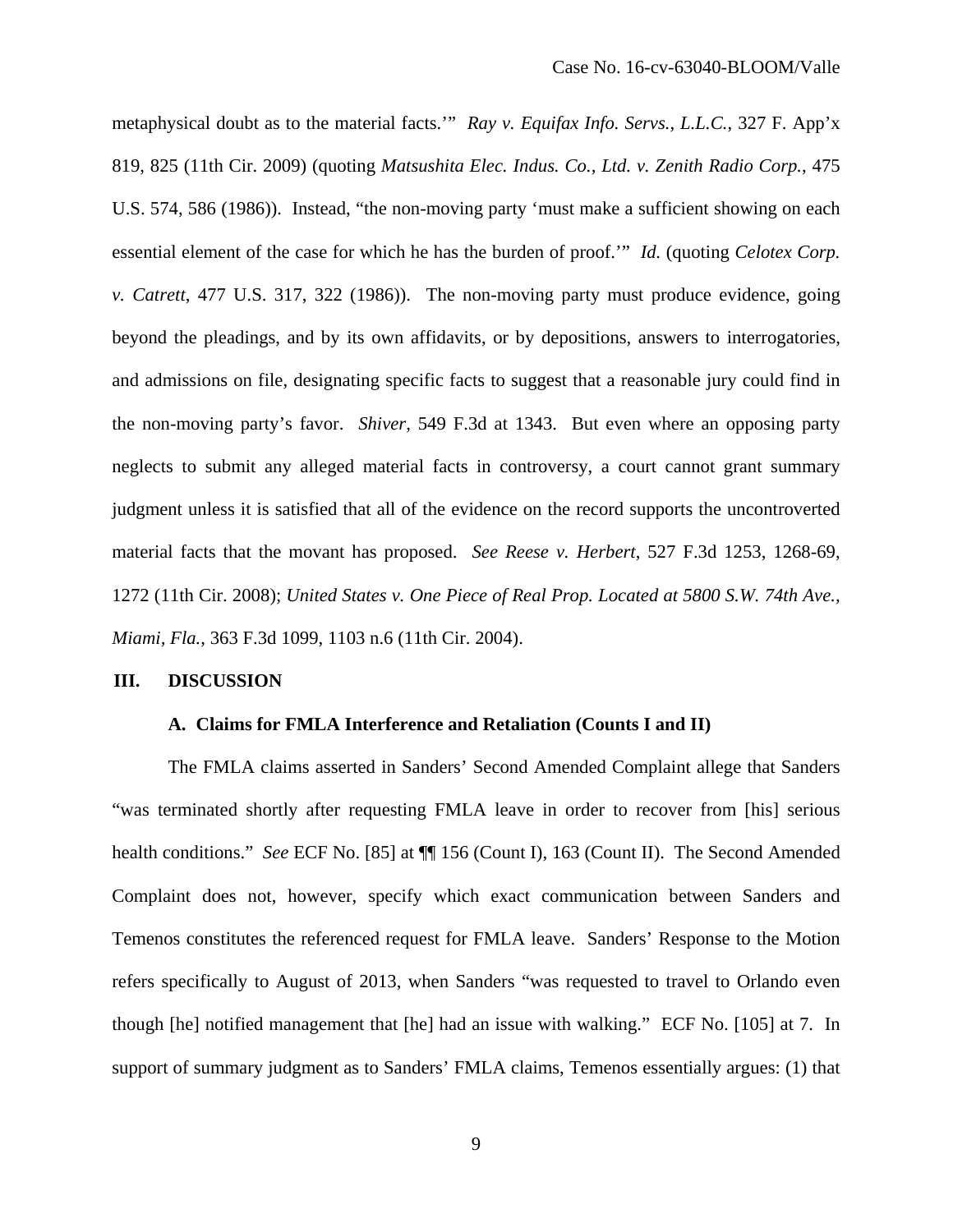Sanders never gave any notice that he intended on taking FMLA leave; (2) that, in any event, McManus made the decision to terminate Sanders before certain communications that might purport to constitute such notice—namely, his email to McManus on August 25, 2013 regarding the medications he was taking and his telephone conversation with Human Resources on August 26, 2013—and so Sanders' termination had nothing to do with FMLA leave whatsoever; and (3) that Sanders cannot show that the reasons for his termination as offered by Temenos were pretextual. *See* ECF No. [90] at 9-14. The Court agrees with all three arguments.

Under the FMLA, it is "unlawful for any employer to interfere with, restrain, or deny the exercise of or the attempt to exercise, any right provided" by the FMLA. 29 U.S.C. §  $2615(a)(1)$ . "To preserve the availability of [family and medical leave] rights, and to enforce them, the FMLA creates two types of claims: interference claims, in which an employee asserts that his employer denied or otherwise interfered with his substantive rights under the Act[,] and retaliation claims, in which an employee asserts that his employer discriminated against him because he engaged in activity protected by the Act." *Shanks v. Potter*, 2010 WL 8347107, at \*5 (S.D. Ga. Dec. 28, 2010), *aff'd*, 451 F. App'x 815 (11th Cir. 2011) (quoting *Strickland v. Water Works & Sewer Bd.*, 239 F.3d 1199, 1206 (11th Cir. 2001)) (internal quotation marks omitted).

To prove a claim of FMLA interference, a plaintiff must demonstrate, by a preponderance of the evidence, the denial of an FMLA benefit to which he was entitled "and that []he 'has been prejudiced by the violation in some way.'" *Evans v. Books-A-Million*, 762 F.3d 1288, 1295 (11th Cir. 2014) (quoting *Ragsdale v. Wolverine World Wide, Inc.*, 535 U.S. 81, 89 (2002)). "To state a claim for retaliation under the FMLA, the employee must prove, by a preponderance of the evidence, that: (1) he is entitled to the claimed benefit, (2) he suffered an adverse employment action; and (3) the adverse action was "intentional" and "motivated" by his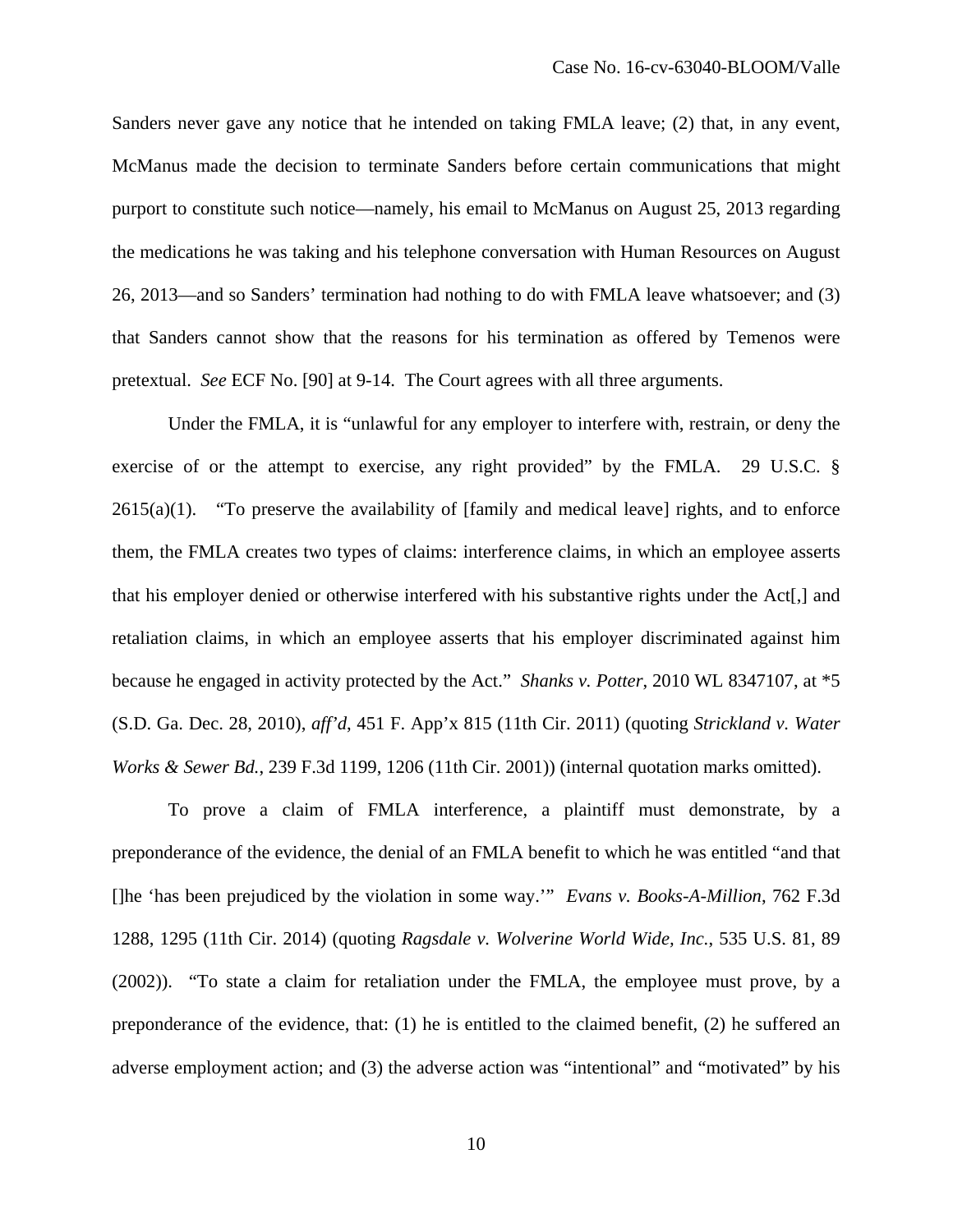participation in the protected activity, establishing a causal connection." *Bentley v. Orange Cnty., Fla.*, 445 F. App'x 306, 309 (11th Cir. 2011); *Hurlbert v. St. Mary's Health Care System, Inc.*, 439 F.3d 1286, 1297 (11th Cir. 2006). To establish a prima facie case of FMLA retaliation, "the plaintiff must show that (1) she engaged in statutorily protected conduct; (2) she experienced an adverse employment action; and (3) there is a causal connection between the protected activity and the adverse employment action." *Gilliard v. Ga. Dep't of Corrs.*, 500 F. App'x 860, 864 (11th Cir. 2012). "If the plaintiff establishes a prima facie case, the burden then shifts to the defendant to articulate a legitimate reason for the adverse action." *Id.* "If the defendant provides such a reason, the plaintiff must then show that the defendant's proffered reason for the adverse action is pretextual." *Id.* "Pretext means that the reason given by the employer was not the real reason for the adverse employment decision." *Id.* at 864-65. The plaintiff "must meet [the proffered] reason head on and rebut it, and the employee cannot succeed by simply quarreling with the wisdom of that reason." *Id.* (quoting *Chapman v. AI Transp.*, 229 F.3d 1012, 1030 (11th Cir. 2000)).

With respect to Temenos's first two arguments, the viability of Sanders' FMLA claims depends first on the threshold issue of notice. Specifically, "[t]he FMLA requires employees to provide 30 days advance notice of the leave, when the need to take leave is foreseeable." *Cruz v. Publix Super Markets, Inc.*, 428 F.3d 1379, 1382 (11th Cir. 2005) (citing 29 U.S.C. §  $2612(e)(2)(B)$ ). Alternatively, "where an employee's need for FMLA leave is unforeseeable, the employee need only provide her employer with notice sufficient to make the employer aware that her absence is due to a potentially FMLA-qualifying reason." *Id.* (quoting *Gay v. Gilman Paper Co.*, 125 F.3d 1432, 1436 (11th Cir. 1997)) (emphasis omitted). Whether foreseeable or not, "[a]n employee giving notice of the *need for FMLA leave* does not need to expressly assert rights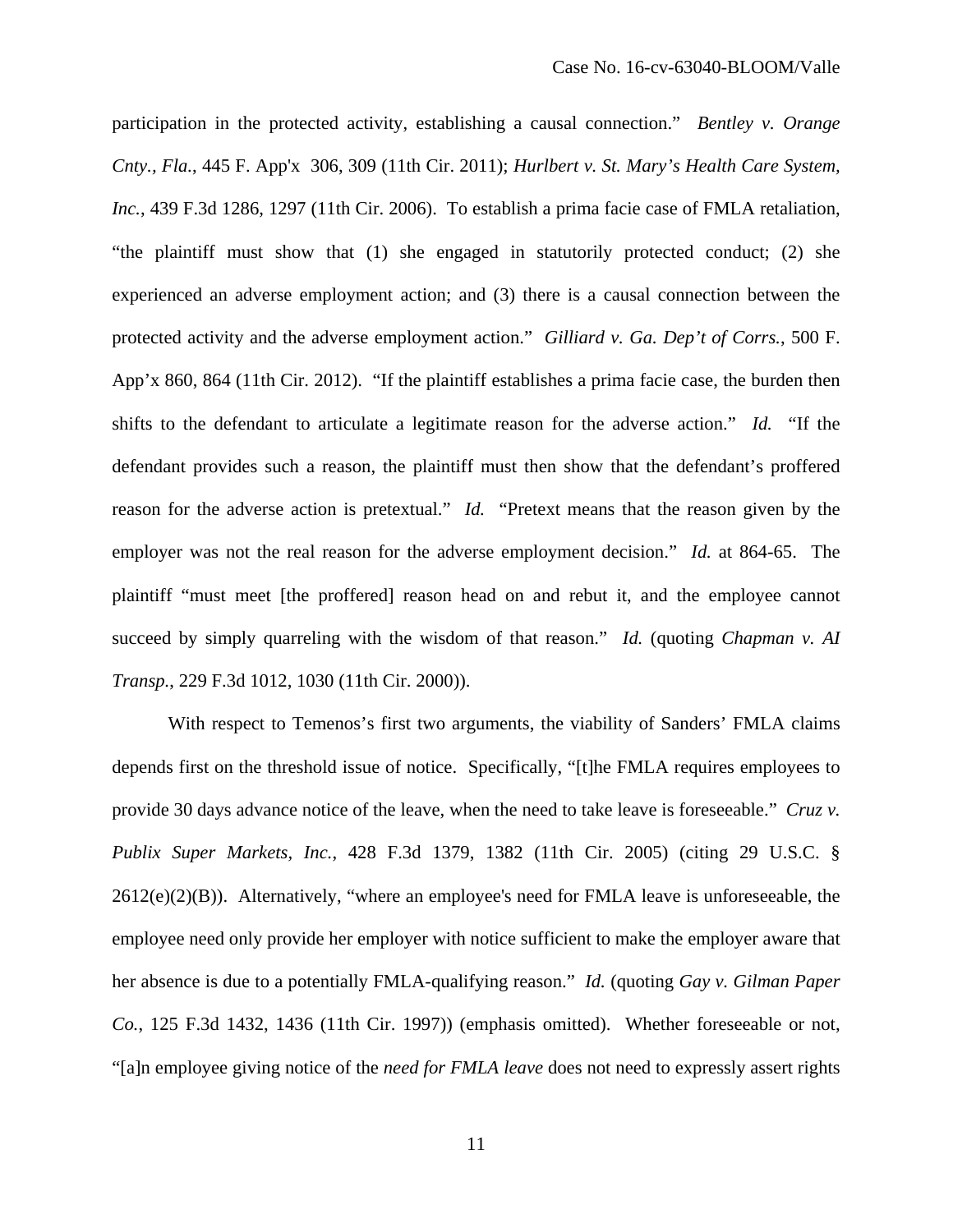under the Act or even mention the FMLA to meet his or her obligation to provide notice, though the employee would need to state a qualifying reason for the *needed leave* . . . ." 29 C.F.R. § 825.301 (emphasis added).

Here, Sanders alleges in his Second Amended Complaint the following: "Plaintiff notified Defendant of [his FMLA health conditions] in writing, as Plaintiff knew them. These notices included diagnoses made by Plaintiffs [sic] medical care providers and current lists of Plaintiffs [sic] medications. Plaintiff was terminated shortly after *requesting FMLA leave* in order to recover from these serious health conditions." ECF No. [85] at ¶¶ 155-56, 162-63 (emphasis added). But nothing in the record supports the latter, conclusory allegation. To the contrary, it appears that Sanders never made a request for leave, nor did he communicate a "need for [] leave." 29 C.F.R. § 825.301. At most, Sanders' pertinent communications with Temenos—i.e., his email correspondence with Morales on August 20, 2013, his email correspondence with Morales and McManus on August 25, 2013, and his telephone conversation with Rivera on August 26, 2013—apprised Temenos of a "medical condition" that affected his walking and of the medications he was taking at the time. But even viewed in a light most favorable to Sanders, the Court does not view any of these communications as having placed Temenos on notice of Sanders' need for leave or that Sanders was planning on taking leave. In essence, Temenos was never provided with any notice for purposes of the FMLA, let alone sufficient notice. By extension, because no request for leave was ever expressed, there can be no requisite causal link between such a request and Sanders' termination. For these reasons alone, Temenos is entitled to summary judgment on Sanders' FMLA claims. *See, e.g.*, *Cruz*, 428 F.3d at 1381 (affirming summary judgment in favor of the defendant on the plaintiff's FMLA interference and retaliation claims where the plaintiff "failed to provide sufficient notice . . . that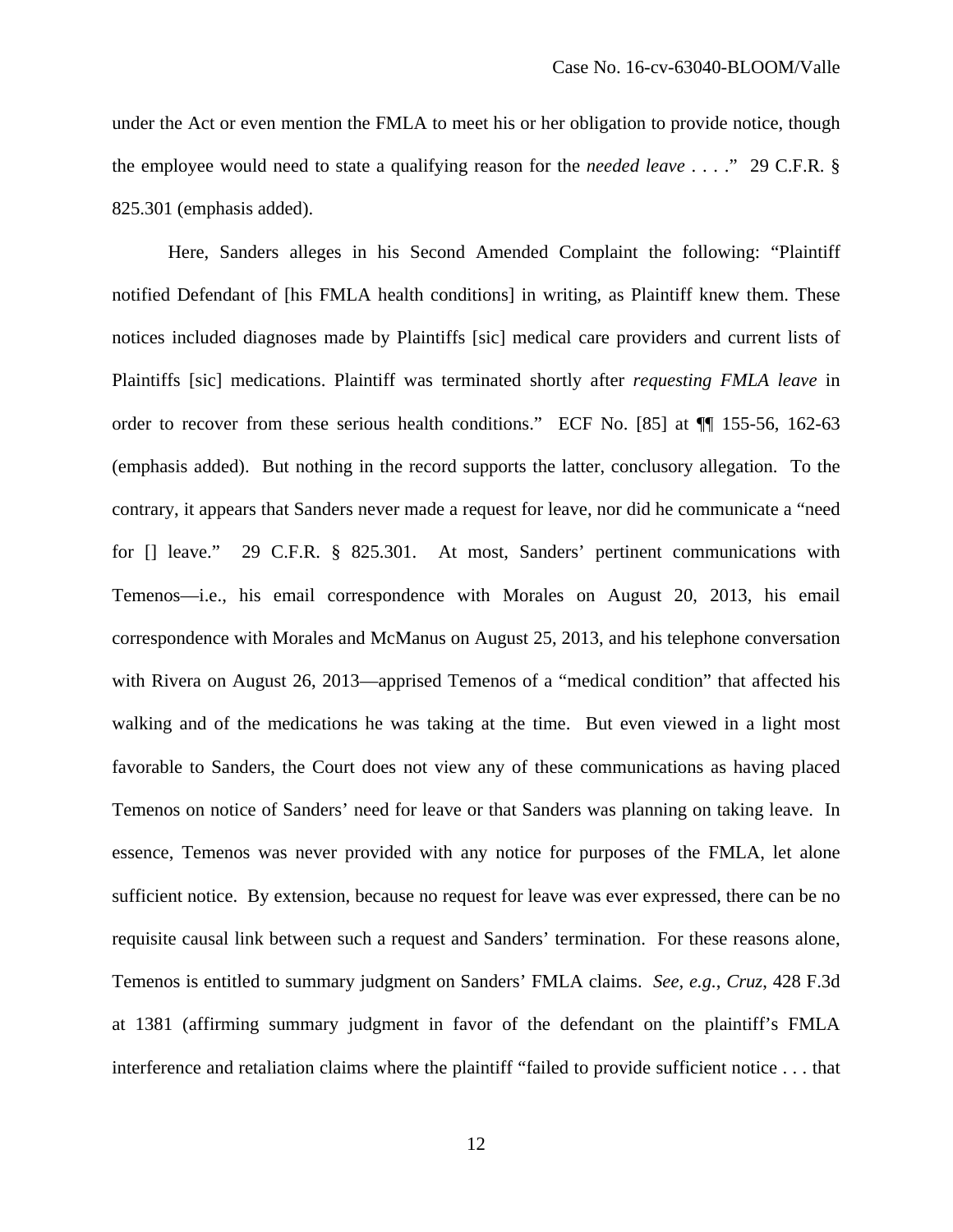she was requesting leave for a potentially FMLA-qualifying reason"); *Avila v. Childers*, 212 F. Supp. 3d 1182, 1192 (N.D. Fla. 2016) ("The Eleventh Circuit has held that '[i]f the evidence shows that a decision maker was unaware of an employee's request to take FMLA leave at the time of the decision to terminate the employee, the employer is entitled to summary judgment." (quoting *Rudy v. Walter Coke, Inc.*, 613 F. App'x 828, 830 (11th Cir. 2015)); *Rudy*, 613 F. App'x at 831 (affirming summary judgment for the defendant on the plaintiff's FMLA interference and retaliation claims where the plaintiff "did not present evidence suggesting a causal link between his termination and his request for medical leave").

 In addition to the lack of both notice and any causal link, Sanders' FMLA retaliation claim must also fail because he cannot show that the reasons Temenos gave for his termination were pretextual. As a primary example, among the reasons Sanders was terminated, according to McManus, was that Sanders was expected in Orlando during the week of August 19, 2013, but did not show and could not be reached. *See* ECF No. [94-1]. Indeed, it was Sanders' absence that immediately preceded his termination days later. But Sanders has not, as he must, demonstrated that this legitimate, nondiscriminatory and non-retaliatory reason for his termination was a pretext for FMLA interference or retaliation. *See Combs v. Plantation Patterns*, 106 F.3d 1519, 1529 (11th Cir. 1997) (stating that a plaintiff must rebut "*each* of the employer's proffered reasons" to show pretext) (emphasis added).

At his deposition, Sanders claimed that his admitted absence from work in Orlando was not the true reason for his termination because, while he was absent, he did not receive any emails or texts from any Temenos employee—which, in his view, evinced that Temenos did not try to reach him. *See* ECF No. [92-1] at 237 ("Basically, there was nobody that tried to reach me. It would be one thing if you're trying to get hold of somebody, wouldn't you send out even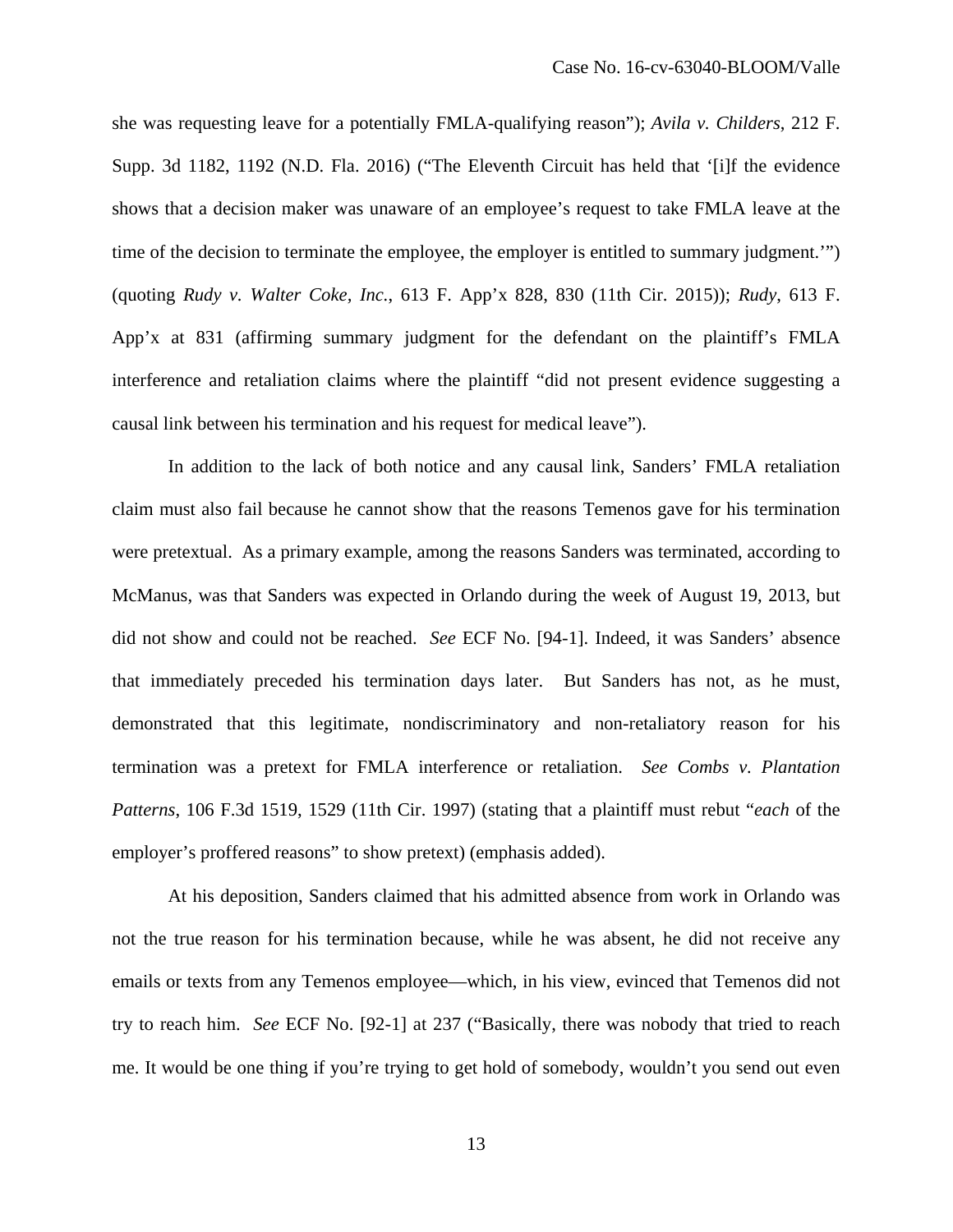an e-mail? The only person who probably this was, was [McManus]. . . . That can easily be documented."). Of course, Sanders' claim that no one tried to reach out to him contradicts McManus' claim that "nobody could get a hold of [Sanders]." ECF No. [92-8]. Regardless, however, "[a] reason cannot be proved to be a 'pretext for discrimination ' unless it is shown both that the reason was false, *and that discrimination was the real reason*." *Gilliard*, 500 F. App'x at 865 (quoting *St. Mary's Honor Ctr. v. Hicks*, 509 U.S. 502, 515 (1993)) (emphasis added). With respect to the latter requirement, the Court finds it significant that at Sanders' deposition, Sanders did not testify or even suggest that FMLA leave had anything to do with his termination. Rather, when specifically asked why he believed he was terminated on August 28,

2013, Sanders responded in relevant part as follows:

The project I was on was a death march. . . . One of the things I proposed was that in order to get a toe hold, into United States, that would buy a company that would match our needs, that we could convert clients into our software. . . .

Well, someone else . . . went out and found a company that I can buy. That's the company they did buy. It turned out to be a train wreck, the company they bought. . . . It turned out to be an impossible job. . . . The project turned out to be extremely over budget, over time, and the person -- I got a rough idea of who that person was, but they needed somebody to say, oh, yea, this is the reason the project wasn't going on. . . .

Eventually, I was good to go. Later on, you'll see in the thing with [Morales], where it became a very hostile environment. . . . [O]ne of the execs, Lynn Lindau, was the person behind it, becoming a hostile environment. She said people weren't doing their job, things weren't going right....

ECF No. [92-1] at 49-51. When asked immediately thereafter if he thought he was "terminated for any other reason[,]" Sanders responded, "I can't think of any . . ." *Id.* at 52. Although the reason or reasons for Sanders' termination as articulated by Sanders at his deposition are not entirely clear to the Court, what is clear is that FMLA leave was not something that Sanders attributed his termination to.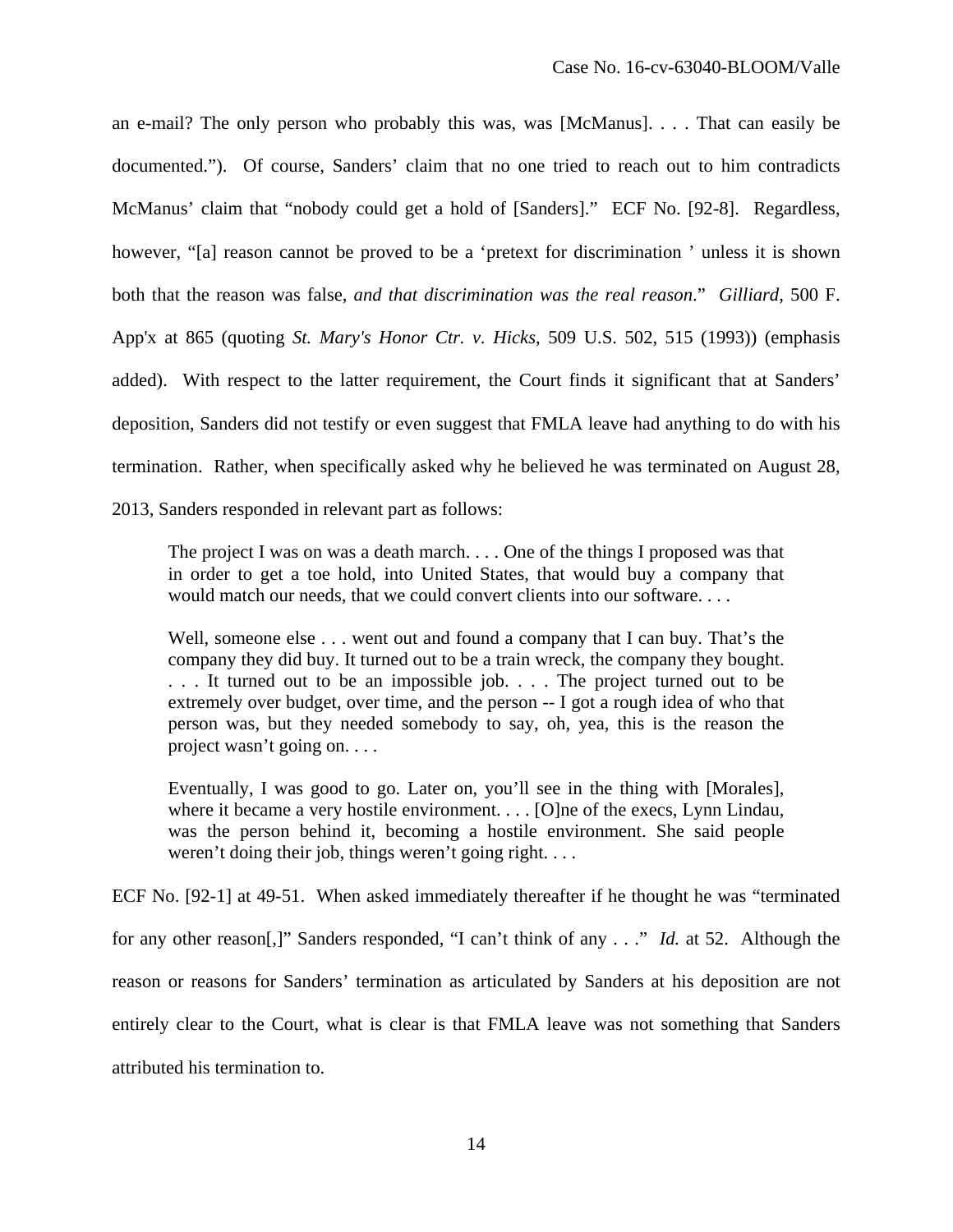With respect to both of Sanders' FMLA claims, Sanders failed to provide Temenos with sufficient notice of his need or request for FMLA leave—a threshold requirement. Additionally, with respect to Sanders' FMLA retaliation claim, Sanders cannot demonstrate a causal connection between any such need or request for FMLA leave and his termination, thereby falling short of establishing a prima facie case. Accordingly, Temenos is entitled to summary judgment on Counts I and II.

#### **B. Claim for COBRA Violation (Count IV)**

The COBRA claim asserted in Sanders' Second Amended Complaint alleges that Temenos failed to provide Sanders with the required notice of availability of continued benefits—namely, his health insurance—pursuant to COBRA after his termination. *See* ECF No. [85] at ¶¶ 179-80. For relief, Sanders seeks compensation for the "significant distress and emotional distress" he claims to have suffered as a result, and any statutory damages available for the relevant period of the alleged violation. *Id.* at ¶ 181. Temenos appears to concede that no COBRA notification was sent to Sanders immediately following his termination. *See* ECF No. [90] at 15-18. Nevertheless, in support of summary judgment as to Sanders' COBRA claim, Temenos argues that irrespective of any COBRA violation, Sanders is not entitled to COBRA's statutory penalties because the free health insurance that Temenos provided him following his termination put him in a better position than he would have otherwise been in had no COBRA violation occurred. *See* ECF No. [90] at 15-18. As to Sanders' request for compensation for distress and emotional distress, Temenos argues that such relief is unavailable under COBRA. Both arguments are well taken.

Turning first to Sanders' request for compensation for distress and emotional distress, "COBRA does not provide for an emotional damages claim . . . ." *Gonzalez Villanueva v.* 

15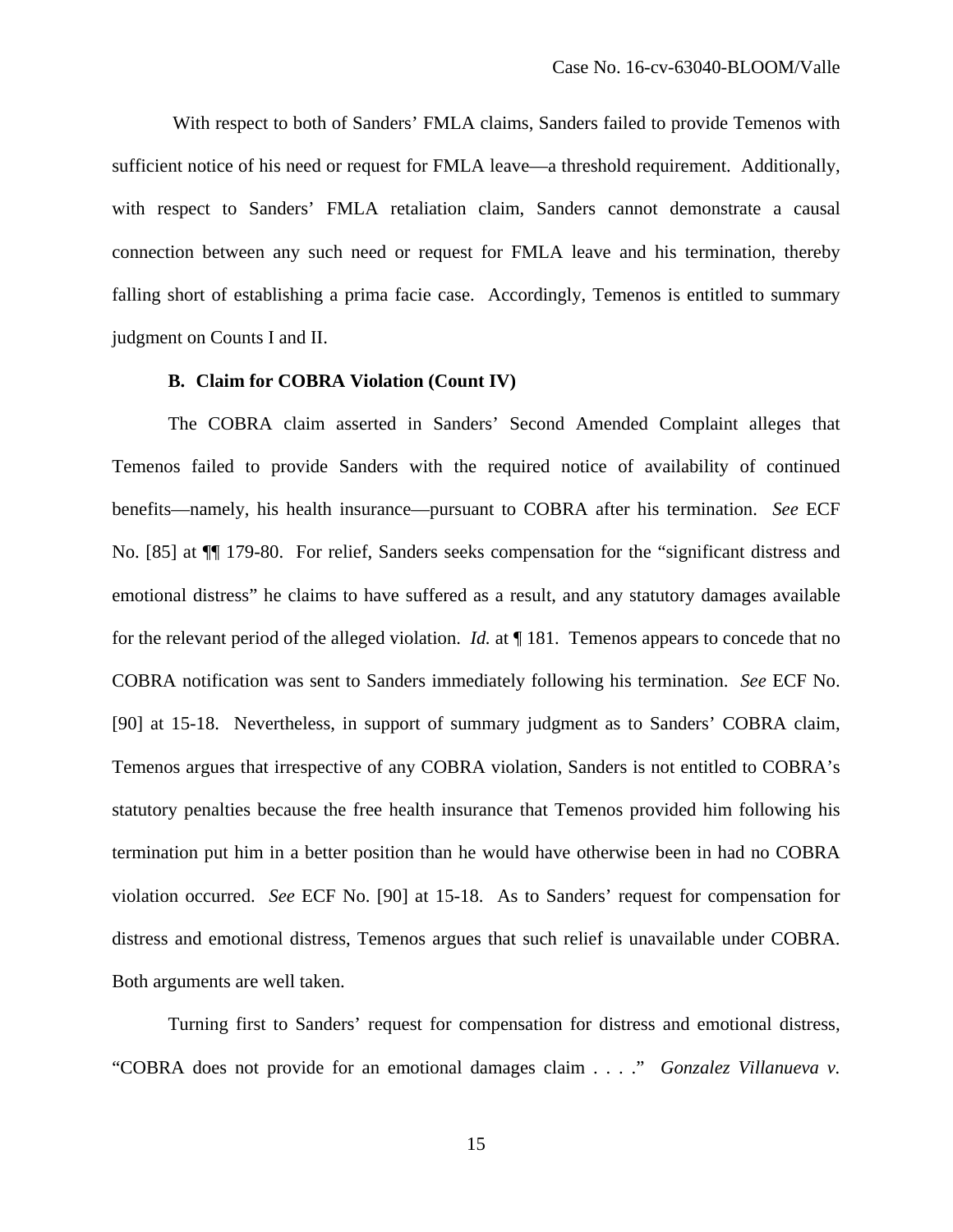*Warner Lambert*, 339 F. Supp. 2d 351, 360 (D.P.R. 2004) (collecting cases and observing that "courts have specifically denied awards for emotional distress for actions brought under the statute") (citing *Torres–Negrón v. Ramallo Bros. Printing, Inc.*, 203 F. Supp. 2d 120, 126 (D.P.R. 2002); *Corcoran v. United HealthCare, Inc.*, 965 F.2d 1321 (5th Cir.1992); *United Steelworkers of Am., AFL–CIO–CLC v. Connors Steel Co.*, 855 F.2d 1499 (11th Cir. 1988); *Powell v. Chesapeake & Potomac Tel. Co.*, 780 F.2d 419 (4th Cir. 1985); *DiSabatino v. DiSabatino Bros., Inc.*, 894 F. Supp. 810, 815-816 (D. Del. 1995); *Phillips v. Riverside, Inc.*, 796 F. Supp. 403, 411 (E.D. Ark. 1992)). Accordingly, for purposes of Count IV, COBRA's provision for statutory damages is the only avenue for relief that Sanders may pursue.

"COBRA permits employees to continue their health insurance coverage at the group rate after termination of employment." *Cole v. Trinity Health Corp.*, 2014 WL 222724, at \*5 (N.D. Iowa Jan. 21, 2014) (citing 29 U.S.C. §§ 1161(a), 1163), *aff'd*, 774 F.3d 423 (8th Cir. 2014). When there is a termination of employment, COBRA provides for an 18-month period of coverage. 29 U.S.C. § 1163(2)(A)(i). "The plan may require payment of a premium for any period of continuation coverage" up to "102 percent of the applicable premium for such period . . . ." *Id.* § 1163(3)(A). "COBRA requires an administrator to give each participant a notice of certain health insurance coverage rights upon a 'qualifying event,' such as the termination of the participant's employment." *Cole*, 2014 WL 222724, at \*5 (quoting 29 U.S.C. § 1166(a)). "ERISA, in turn, provides that a plan administrator who fails to meet the COBRA notice requirements 'may in *the court's discretion* be personally liable to such participant or beneficiary in the amount of up to \$[110] a day from the date of such failure or refusal. . . .'" *Id.* (quoting 29 U .S.C. § 1132(c)(1)) (emphasis added). Especially pertinent here, "[i]n exercising its discretion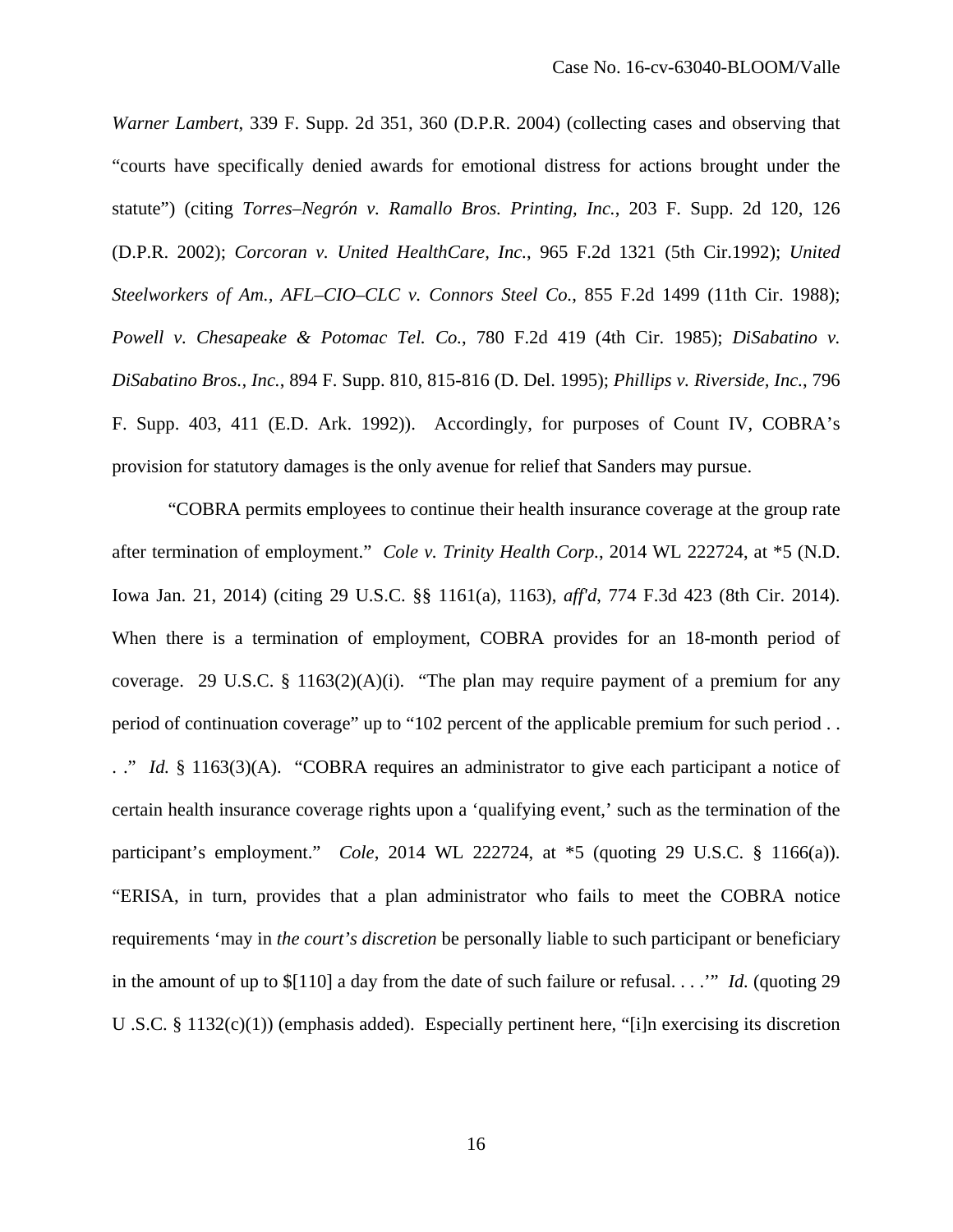to impose statutory damages, a court primarily should consider the prejudice to the plaintiff and the nature of the plan administrator's conduct." *Id.* (internal quotation marks omitted).

The circumstances of this case are highly analogous to those in *Cole*. In *Cole*, the plaintiffs (a husband and wife) received "approximately eleven months of free health insurance coverage" from the defendant employer despite not having received from it a timely COBRA notice following the wife's termination. 2014 WL 222724, at \*5. The plaintiffs then received health insurance through the husband's employer, leaving them "without coverage for only one month." *Id.* at \*7. On the employer's motion for summary judgment, the court held that "imposing a civil penalty against [the defendant] would not serve the purposes of COBRA." *Id.* The court reasoned that (1) "because the [plaintiffs'] benefit of receiving extended free health care coverage far outweigh[ed] their claimed damages from the lack of COBRA notice, the [plaintiffs] [were] already in a better position than they would have been in but for the COBRA notice violation"; (2) the defendant "acted in good faith," given that "if [it] intended to act in bad faith, free health care coverage would not have been extended to the [plaintiffs]"; and (3) the plaintiffs "were not harmed or prejudiced" because they "were provided continued medical coverage for approximately eleven months after [the wife's] termination." *Id.* at \*7-\*8.

The Court finds that, as was the case in *Cole*, imposing a civil penalty against Temenos would not serve the purposes of COBRA. It is undisputed that Temenos provided Sanders with free health insurance for over ten months—ranging from the time of his termination to July 1, 2014. To begin with, the record evidence shows that had Sanders elected COBRA coverage, the total amount in premiums he would have paid over the relevant time period would have exceeded \$20,000. As such, Sanders' claimed \$4,000 in uncovered medical expenses since his termination is "far outweigh[ed]" by the benefit of having received free health care coverage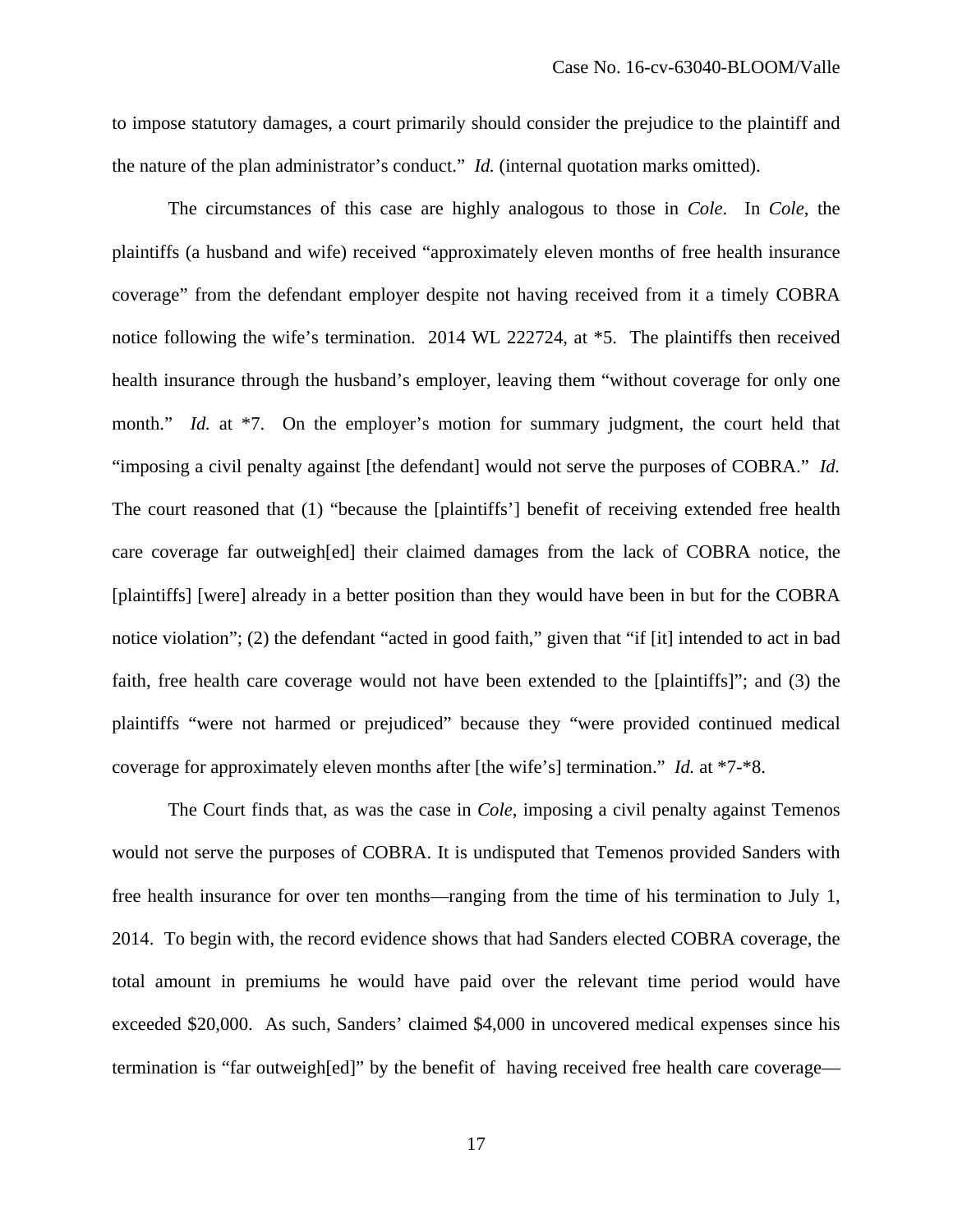that is, not having paid in excess of \$20,000 in premiums over the same time period. *Id.* at \*7. It logically follows that Sanders suffered no real prejudice as a result of Temenos's COBRA violation. As the court in *Cole* explained, "[t]he purpose of the civil enforcement provisions of COBRA is, above all, to put plaintiffs in the same position they would have been in but for the violation." *Id.* (citing *Chenoweth v. Wal–Mart Stores, Inc.*, 159 F. Supp. 2d 1032, 1041 (S.D. Ohio 2001); *Burgess v. Adams Tool & Engineering, Inc.*, 908 F. Supp. 473, 478 (W.D. Mich. 1995); *DiSabatino v. DiSabatino Bros., Inc.*, 894 F .Supp. 810, 814 (D. Del. 1995); *Van Hoove v. Mid -America Bldg. Maintenance, Inc.*, 841 F. Supp. 1523, 1536 (D. Kan. 1993); *Phillips v. Riverside, Inc.*, 796 F. Supp. 403, 411 (E.D. Ark. 1992)). Imposing a civil penalty here would not fulfill that purpose. Moreover, like the employer in *Cole*, Temenos extended free health coverage to Sanders, which undercuts the notion that Temenos acted in bad faith. *See id.* Ultimately, the lack of prejudice to Sanders and the lack of bad faith on the part of Temenos weigh heavily against imposing a civil penalty under COBRA.

For these reasons, the Court declines to impose a civil penalty on Temenos for not providing Sanders notice of his COBRA rights. Accordingly, Temenos is entitled to summary judgment on Count IV.<sup>5</sup>

<sup>&</sup>lt;sup>5</sup> As an additional basis for summary judgment, Temenos also correctly argues that each of Sanders' claims is precluded by judicial estoppel. *See* ECF No. [90] at 18-20. Specifically, Sanders filed a Chapter 13 voluntary petition for bankruptcy on January 29, 2014, and the case was closed on April 25, 2017. *See* Def. SOF at ¶¶ 60, 64. Although Sanders knew of the claims he now asserts in this case during the pendency of his bankruptcy case (his initial Complaint was filed on September 3, 2015, well before the bankruptcy case was closed), he did not disclose them in the bankruptcy case. *See generally De Leon v. Comcar Indus., Inc.*, 321 F.3d 1289, 1292 (11th Cir. 2003) (affirming summary judgment for the employer on discrimination and retaliation claims because the employee never disclosed the asserted claims as assets in his bankruptcy proceeding). Sanders did not, for example, amend his bankruptcy documents after the commencement of this lawsuit in order to add the instant claims. *See id.* (applying judicial estoppel because "despite [the plaintiff's] continuing duty to disclose all assets or potential assets to the bankruptcy court, he did not amend his bankruptcy documents to add a potential employment discrimination claim until after [the defendant] relied on it in its motion to dismiss the case"); *Kunstmann v. Aaron Rents, Inc.*, 2014 WL 1388387, at \*6 (N.D. Ala. Apr. 9, 2014) ("[U]nder the established law of this circuit, a Chapter 13 debtor has a statutory duty to disclose changes in assets."). Although Sanders